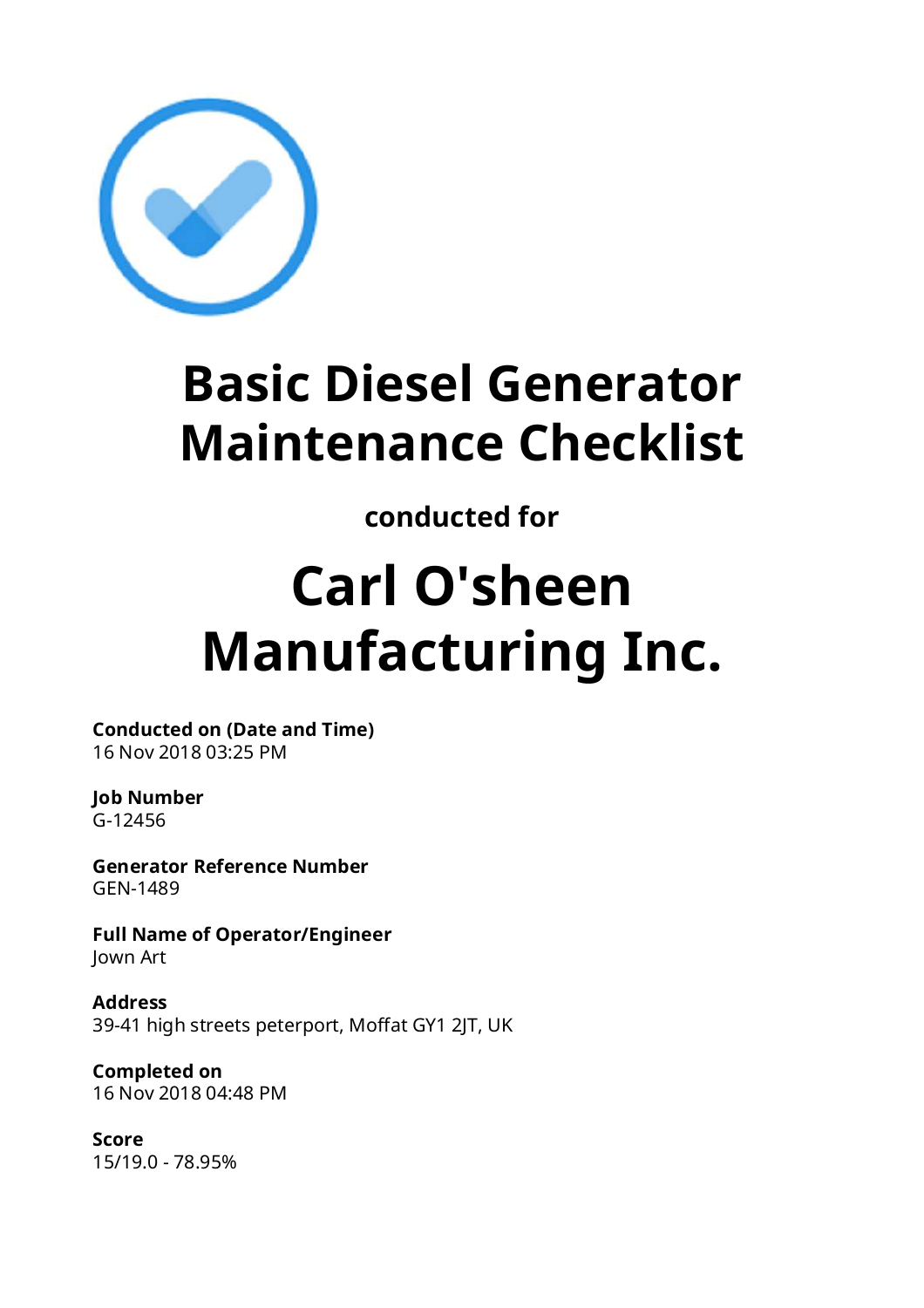#### **Failed Responses**

This section lists responses that were set as "failed responses" in the template used for this audit

| Question                                                                                                     | Response                      | <b>Details</b>                                            |  |
|--------------------------------------------------------------------------------------------------------------|-------------------------------|-----------------------------------------------------------|--|
| Fuel filter or sediment bowl                                                                                 | <b>Needs</b><br><b>Action</b> | Needs replacement                                         |  |
| Appendix 1                                                                                                   |                               |                                                           |  |
| Coolant level and anti-freeze mixture                                                                        | <b>Needs</b><br><b>Action</b> | Coolant is below its normal level.                        |  |
| Operation of cooling thermostat or<br>louvers                                                                | <b>Needs</b><br><b>Action</b> | Needs further investigation, it's not<br>functioning well |  |
| Inspect of cooling system for leaks<br>(pressure test), residue and operation.<br>Check engine block heater. | <b>Needs</b><br><b>Action</b> | Low air pressure                                          |  |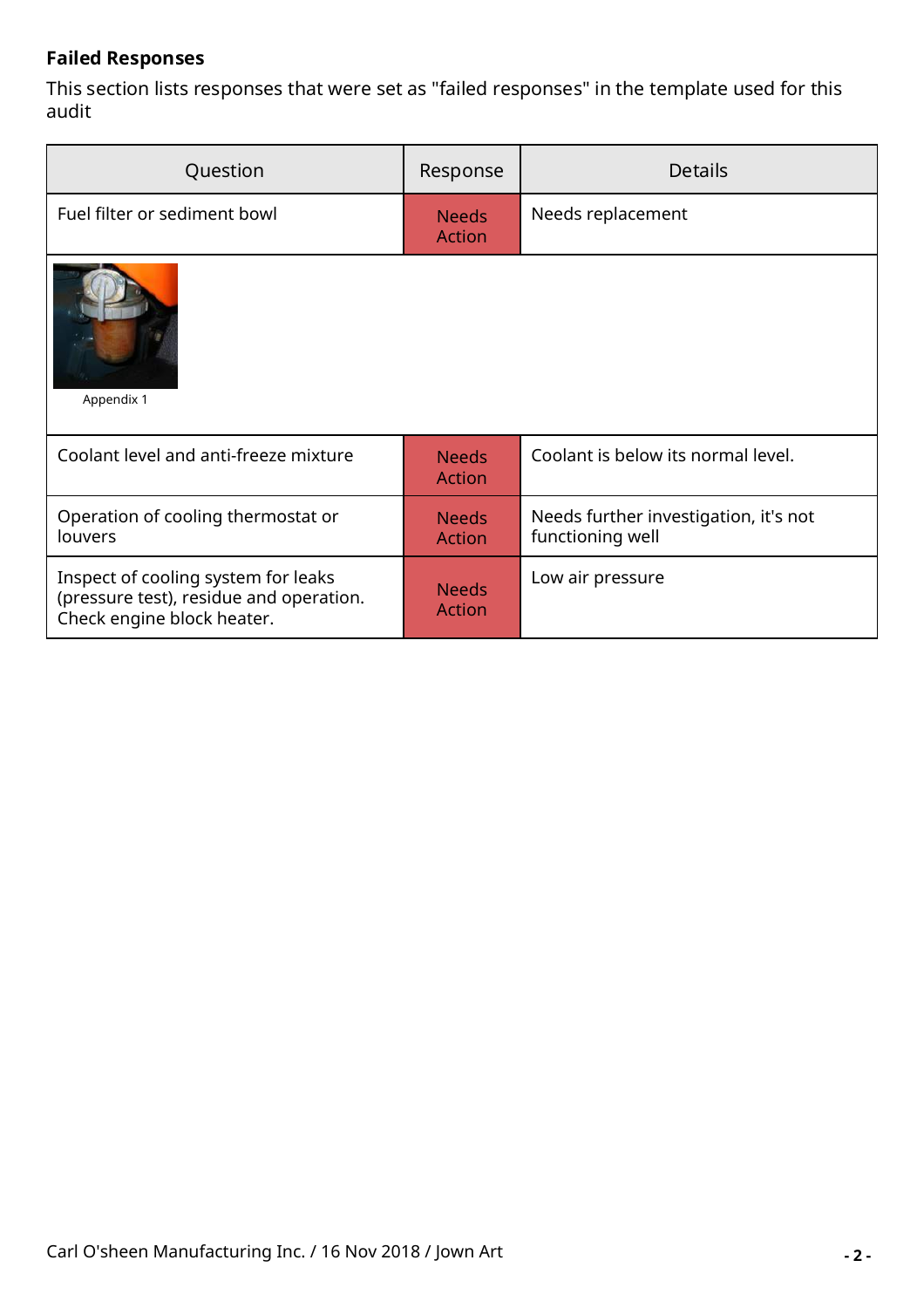#### **Actions**

#1. Hi Mark, Can you bring 1L of coolant here at generator room

| Assignee:       | mark@comi.com                                            |
|-----------------|----------------------------------------------------------|
| Priority:       | <b>HIGH</b>                                              |
| Due Date:       | 16 Nov 2018 05:00 PM                                     |
| Audit:          | Carl O'sheen Manufacturing Inc. / 16 Nov 2018 / Jown Art |
| Linked to item: | Coolant level and anti-freeze mixture                    |
| Status:         | To Do                                                    |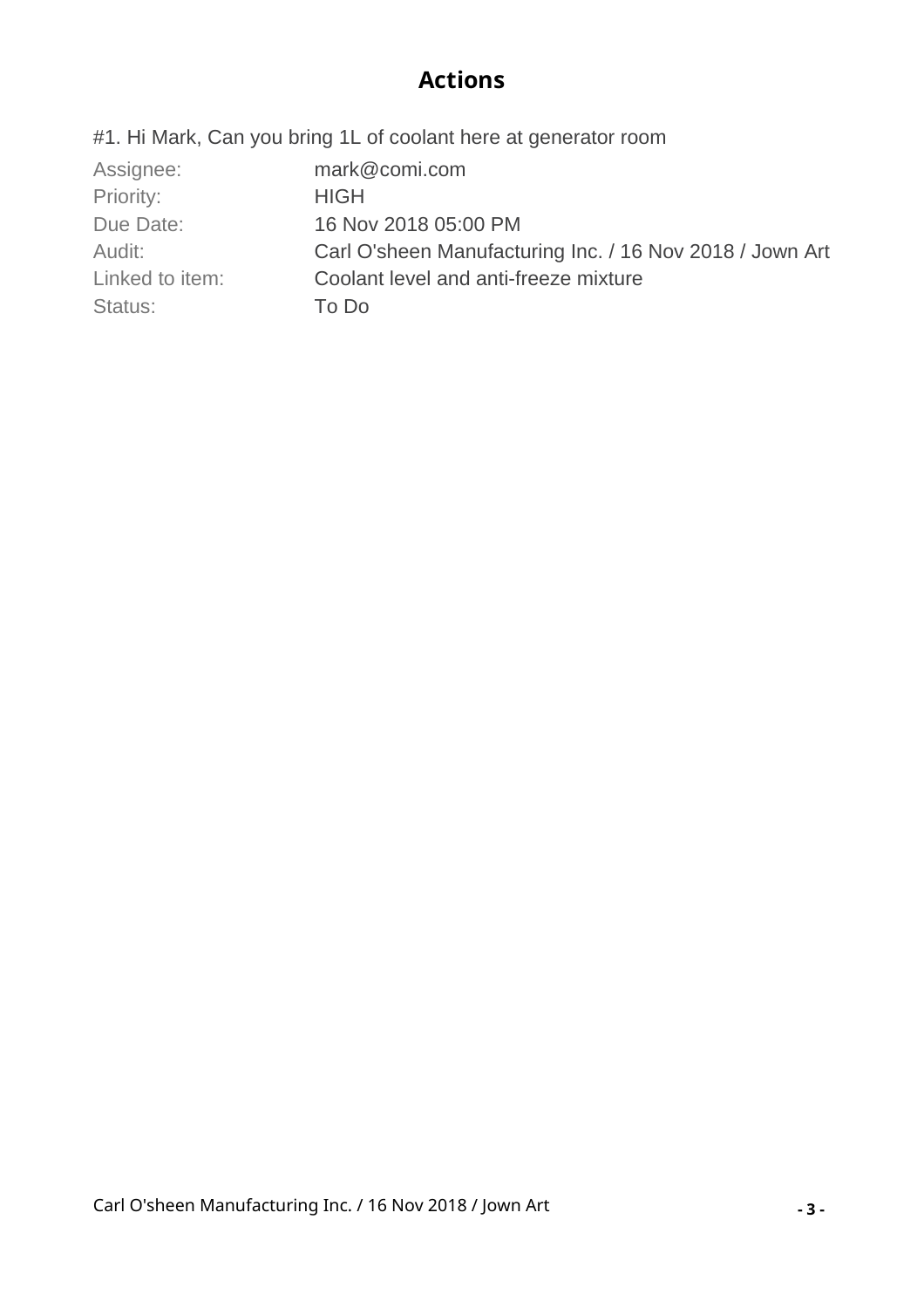### **Audit - 15/19 78.95%**

| Question                                                                                                     | Response                      | <b>Details</b>                                            |  |  |
|--------------------------------------------------------------------------------------------------------------|-------------------------------|-----------------------------------------------------------|--|--|
| <b>Visual Inspection</b>                                                                                     | Score (6/8) 75.00%            |                                                           |  |  |
| Overall condition/appearance of<br>equipment (controls, leaks, loose wires)                                  | OK                            |                                                           |  |  |
| Fan belt tension and condition                                                                               | <b>OK</b>                     |                                                           |  |  |
| Fuel filter or sediment bowl                                                                                 | <b>Needs</b><br><b>Action</b> | Needs replacement                                         |  |  |
| Appendix 1                                                                                                   |                               |                                                           |  |  |
| Lubricating oil level and viscosity                                                                          | <b>OK</b>                     |                                                           |  |  |
| Coolant level and anti-freeze mixture                                                                        | <b>Needs</b><br><b>Action</b> | Coolant is below its normal level.                        |  |  |
| Air filter                                                                                                   | <b>OK</b>                     |                                                           |  |  |
| Battery electrolyte level and specific<br>gravity and load test                                              | OK                            |                                                           |  |  |
| Battery charging rate (trickle charger).                                                                     | <b>OK</b>                     |                                                           |  |  |
| <b>Operating Inspection</b>                                                                                  | Score (3/4) 75.00%            |                                                           |  |  |
| Day tank pump and level switches if so<br>equipped                                                           | <b>OK</b>                     |                                                           |  |  |
| Operation of cooling thermostat or<br>louvers                                                                | <b>Needs</b><br><b>Action</b> | Needs further investigation, it's not<br>functioning well |  |  |
| Battery charging                                                                                             | <b>OK</b>                     |                                                           |  |  |
| Alternator and regulator                                                                                     | <b>OK</b>                     |                                                           |  |  |
| <b>Other Services</b><br>Score (6/7) 85.71%                                                                  |                               |                                                           |  |  |
| Inspect of cooling system for leaks<br>(pressure test), residue and operation.<br>Check engine block heater. | <b>Needs</b><br><b>Action</b> | Low air pressure                                          |  |  |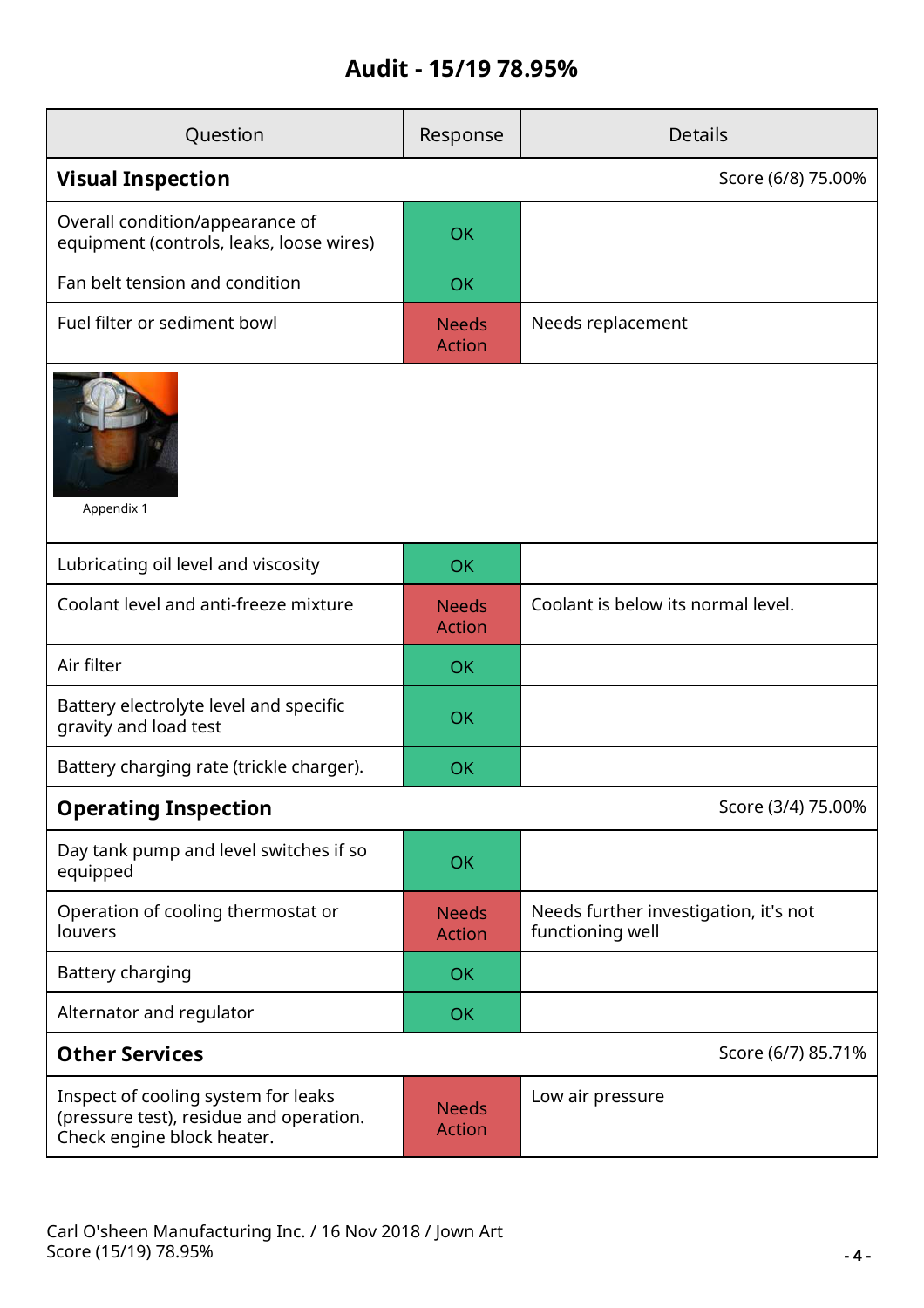| Question                                                                                                                                                                      |                                              | Response |           | <b>Details</b>                                                                                                        |  |
|-------------------------------------------------------------------------------------------------------------------------------------------------------------------------------|----------------------------------------------|----------|-----------|-----------------------------------------------------------------------------------------------------------------------|--|
| Inspect and clean generator brush<br>holders and brushes                                                                                                                      |                                              |          | OK        |                                                                                                                       |  |
| Clean and inspect exciter                                                                                                                                                     |                                              |          | <b>OK</b> |                                                                                                                       |  |
| Inspect safety shutdown devices. This<br>includes simulated faults on low oil<br>pressure cut-off, high water temperature<br>cut-off, over speed cut-off and failed<br>start. |                                              |          | <b>OK</b> |                                                                                                                       |  |
| Inspect and clean engine/generator set<br>control                                                                                                                             |                                              |          | OK        |                                                                                                                       |  |
| Run generator set (under load) to check<br>voltage, check frequency, check<br>instrument system and make<br>adjustments.                                                      |                                              |          | <b>OK</b> |                                                                                                                       |  |
| Clean and tighten electrical connections,<br>clean crankcase breather, check and<br>tighten mounting bolts and wipe unit<br>clean                                             |                                              |          | OK        |                                                                                                                       |  |
| <b>Completion</b>                                                                                                                                                             |                                              |          |           |                                                                                                                       |  |
| Assessment                                                                                                                                                                    | <b>Recommendations and Overall Condition</b> |          |           | Physical condition is good but there is a need to further<br>investigate the cooling system. Air pressure is too low. |  |
| Engineer/Operator Full<br>Name and Signature                                                                                                                                  | Jown Art                                     |          |           | 16 Nov 2018 04:48 PM                                                                                                  |  |